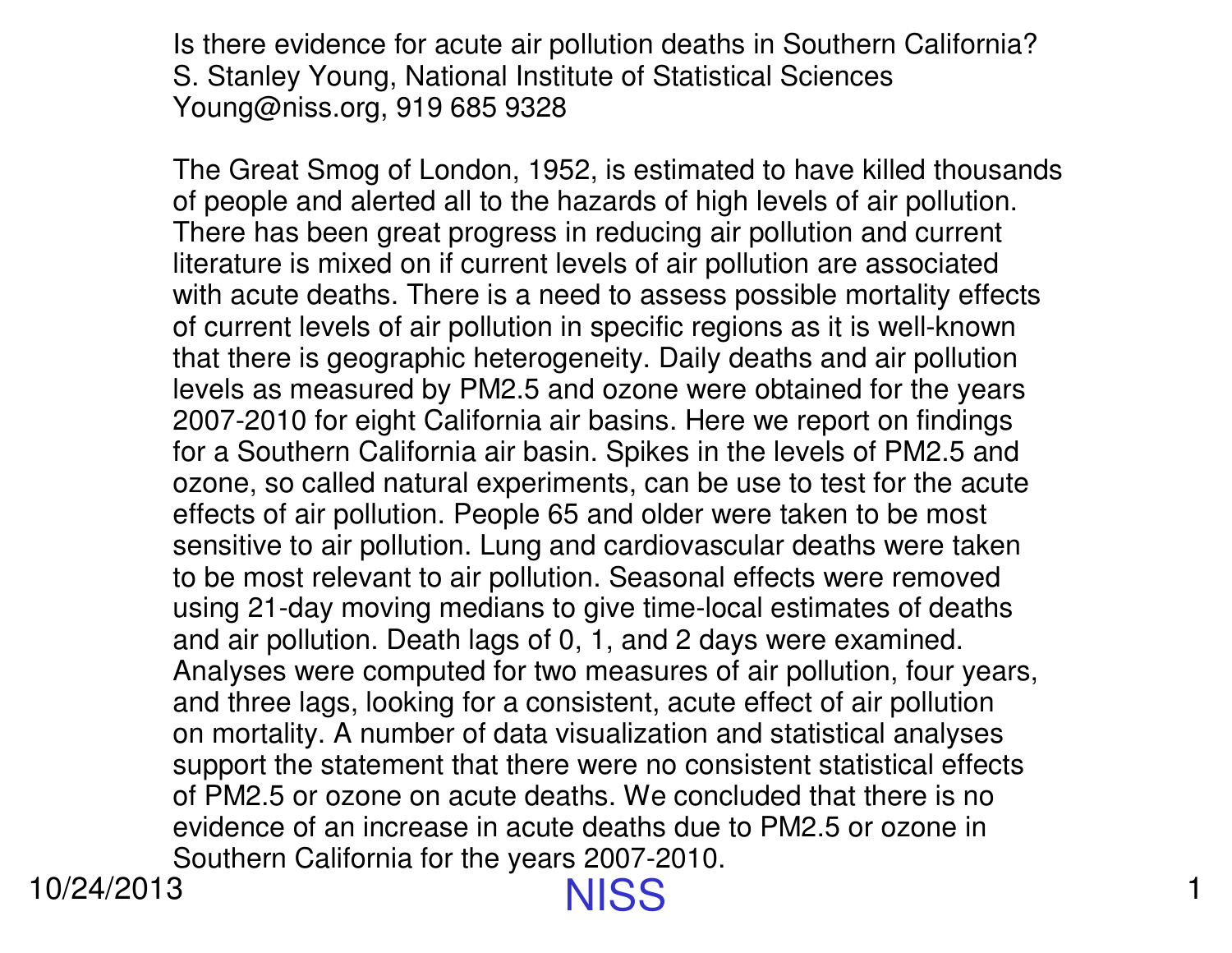#### Is there evidence for acute air pollution deaths in Southern California?

#### S. Stanley Youngyoung@niss.org

Steve Milloyjunkscience.com

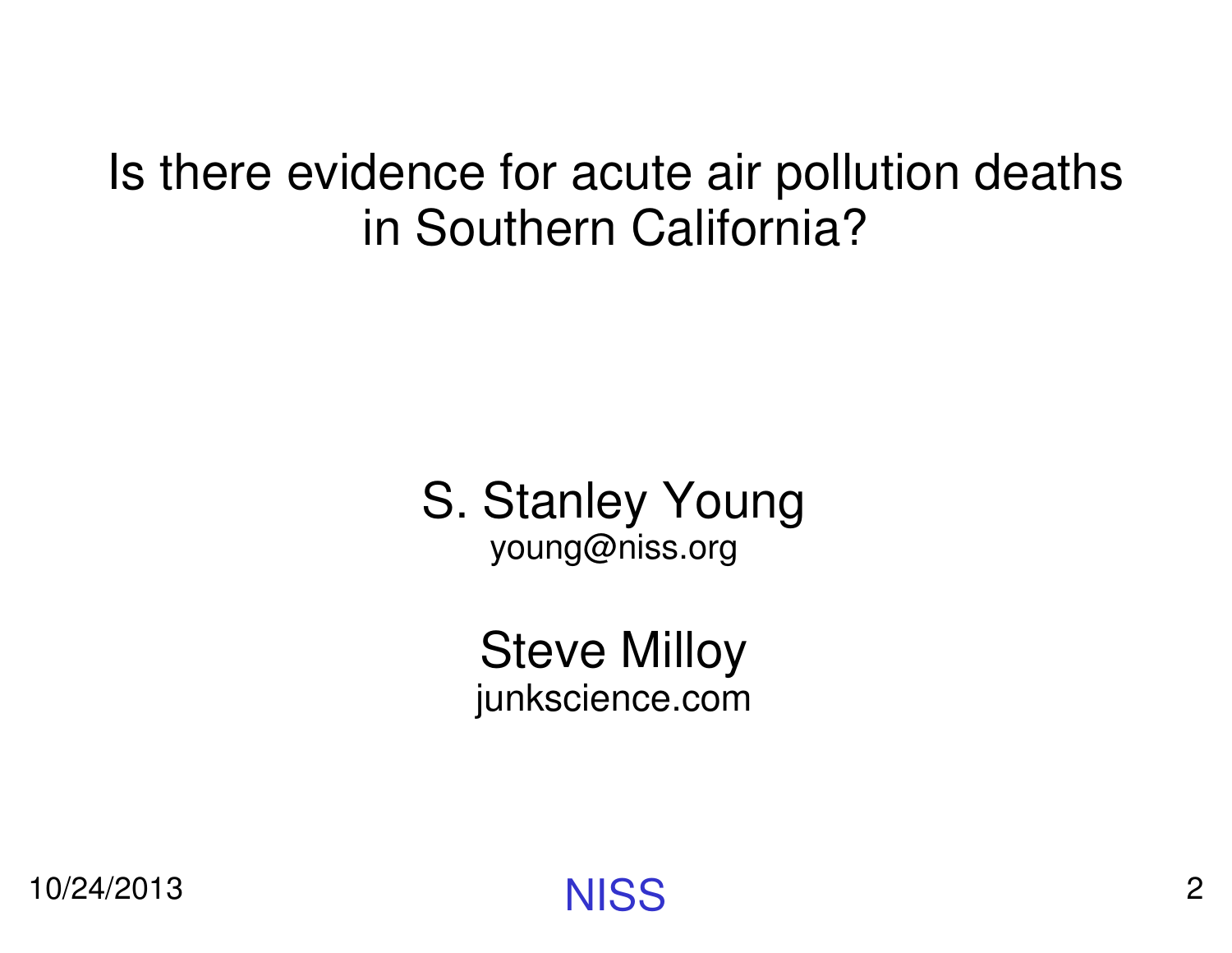# Mortality Claim Vital to EPA/CARB

- •Revised Ozone NAAQS
- • Alleged benefits depend heavily on assumed relationships between ozone, PM2.5 & mortality

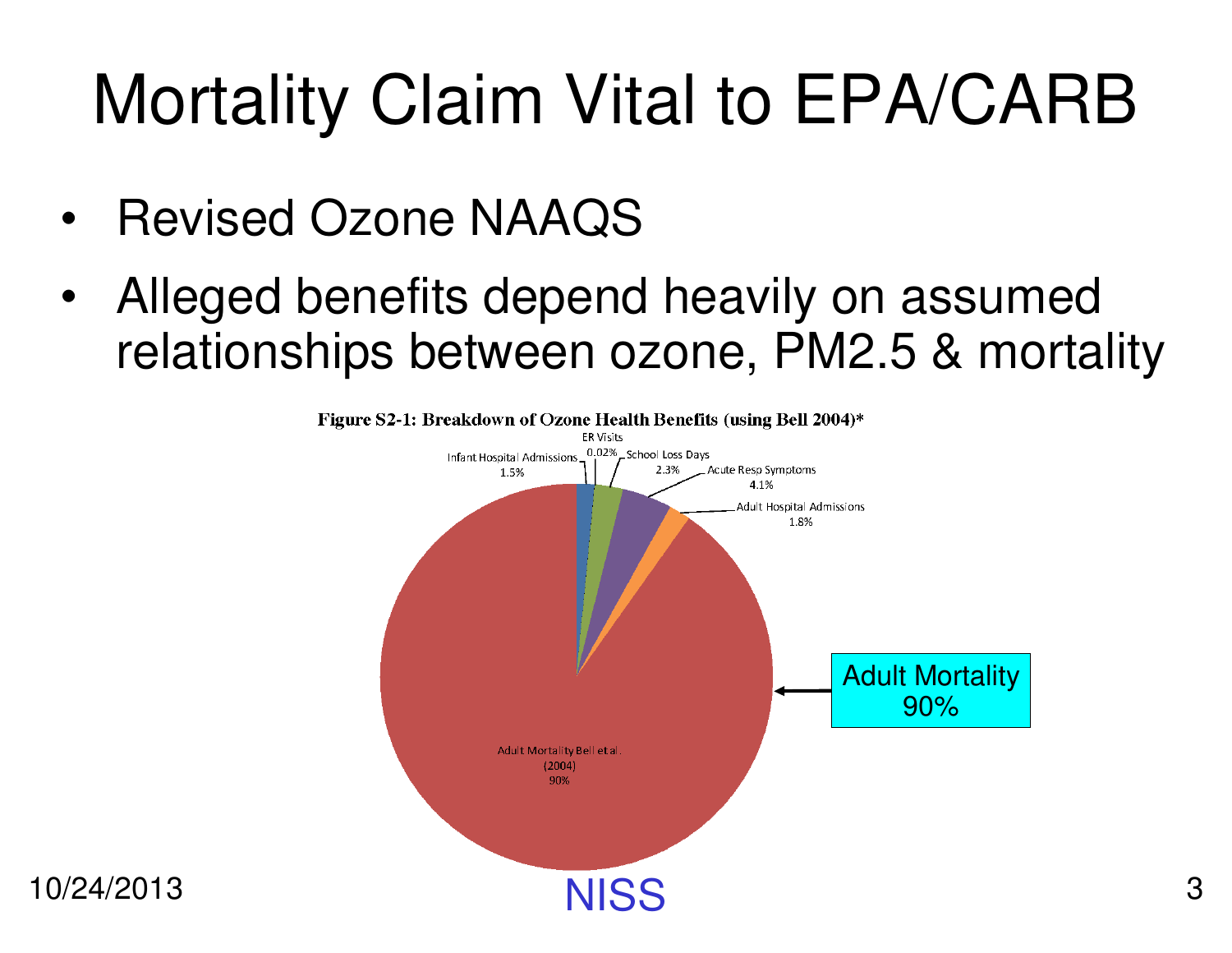#### Secret Science

- 1. EPA has refused to provide health data used in air quality studies since 1994 (trust me science)
- 2. Efforts to criticize methodology have failed
- 3. Problem solved in 2013 by obtaining California death certificate data
	- a. All deaths 1998-2010 (2007-2010 analyzed)
	- b. Age at death, cause of death, zip code at death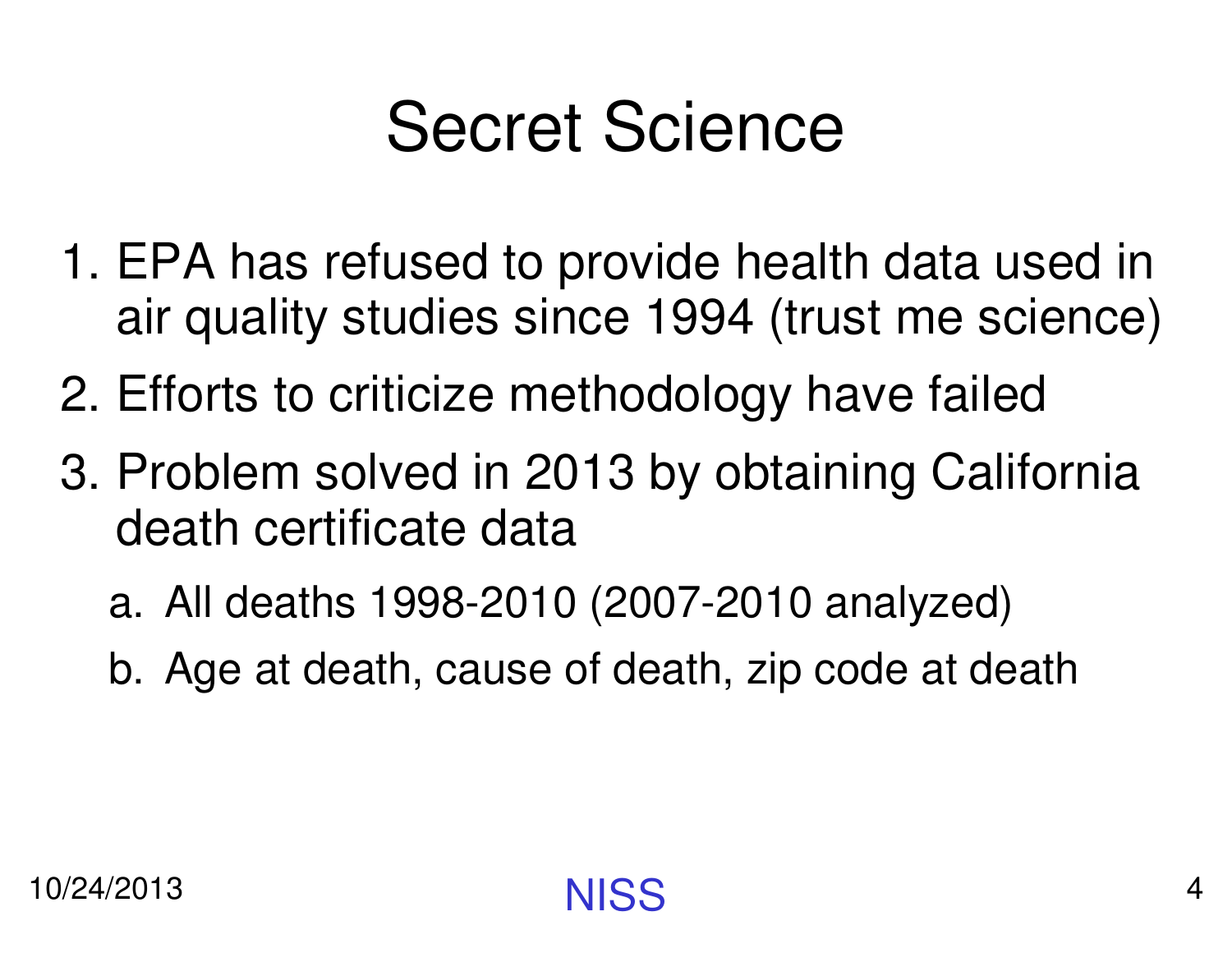# California Data Is the Best Data

- 1. Most current even 2011 is available
- 2. No cherry picking all deaths from entire state with the 'worst' air in U.S.
- 3. Will be made publicly available
- 4. Level playing field for air quality science
- 5. Opens up EPA/CARB epidemiology to scrutiny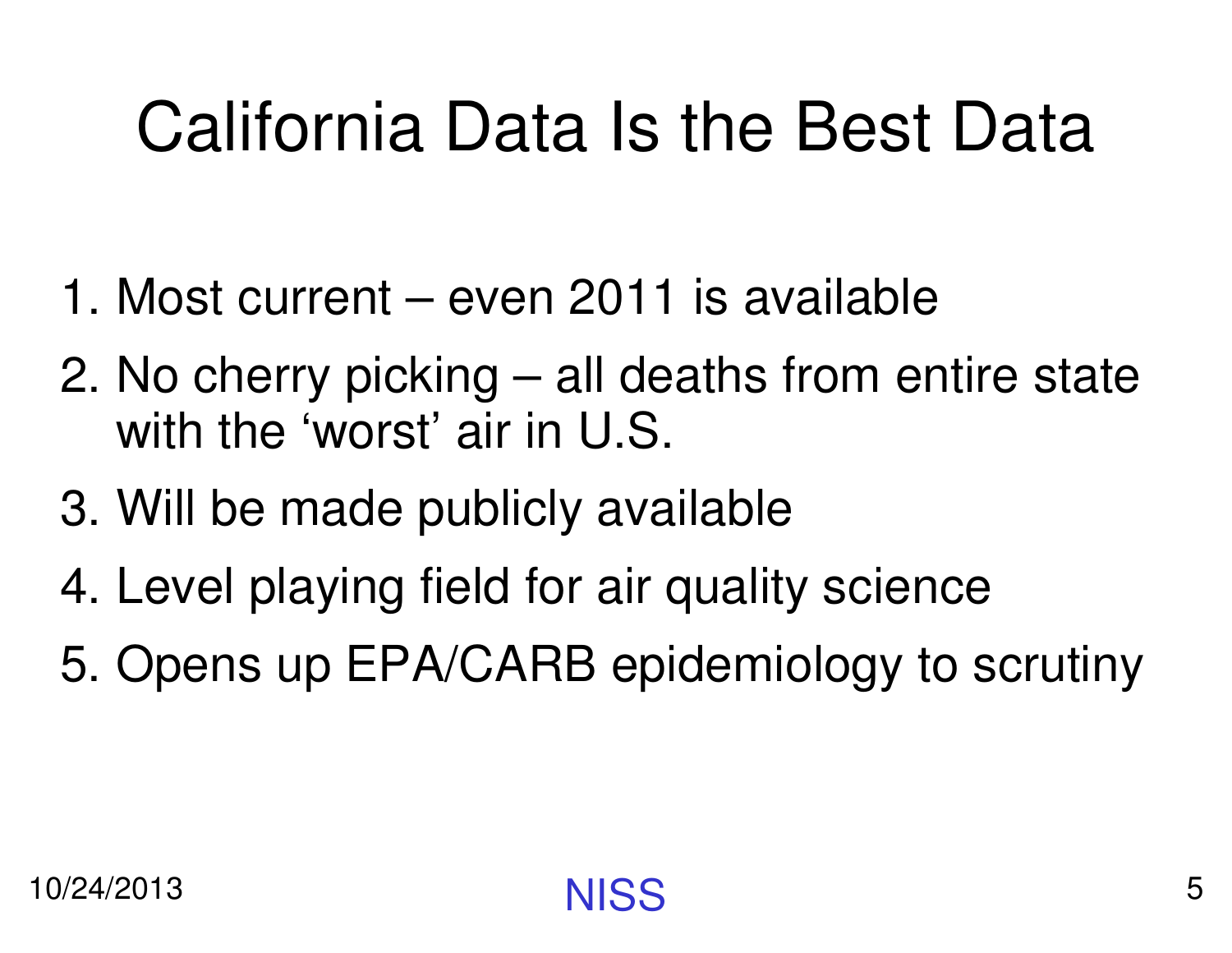#### Question/Data/Methods

Do increases in ozone or PM2.5 increase acute mortality?

Data: Mortality for eight air basins in CaliforniaHeart/Lung for 65 and olderYears, 2007-2010

Methods: Visualizations: (p-values, volcano plots)Time series, 21-day moving medians Deviations of daily values from moving mediansRegression: HL 65+ deaths versus ozone and PM2.5

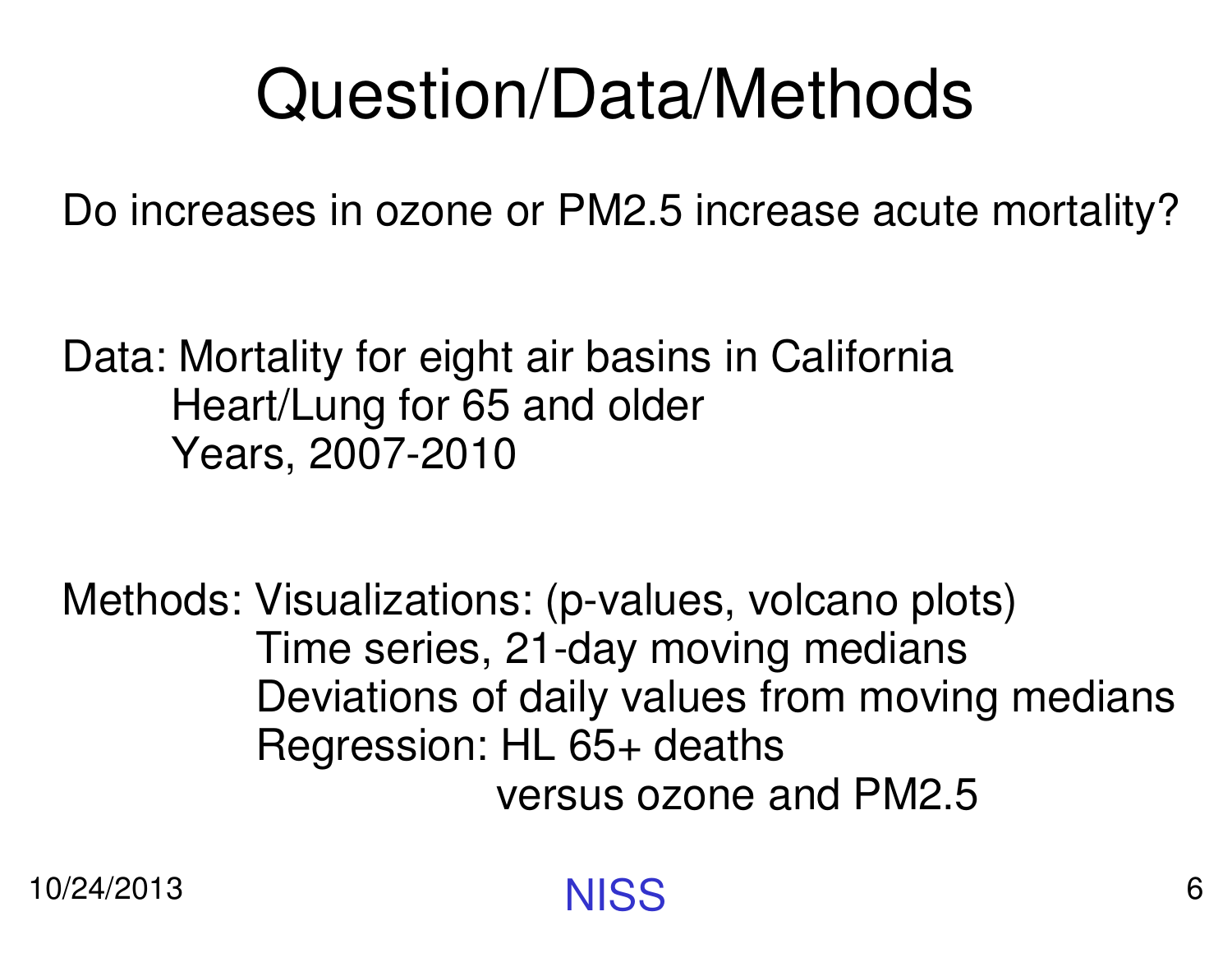# Moving Median

- 1. Median: ½ values below and ½ values above.
- 2. 21-day moving median for time series.
	- a. Take 21 consecutive values and compute median.
	- b. Remove 1<sup>st</sup> value and add 1 value at end.
	- c. Compute new median.
- 3. The moving 21-day median tracks the time series.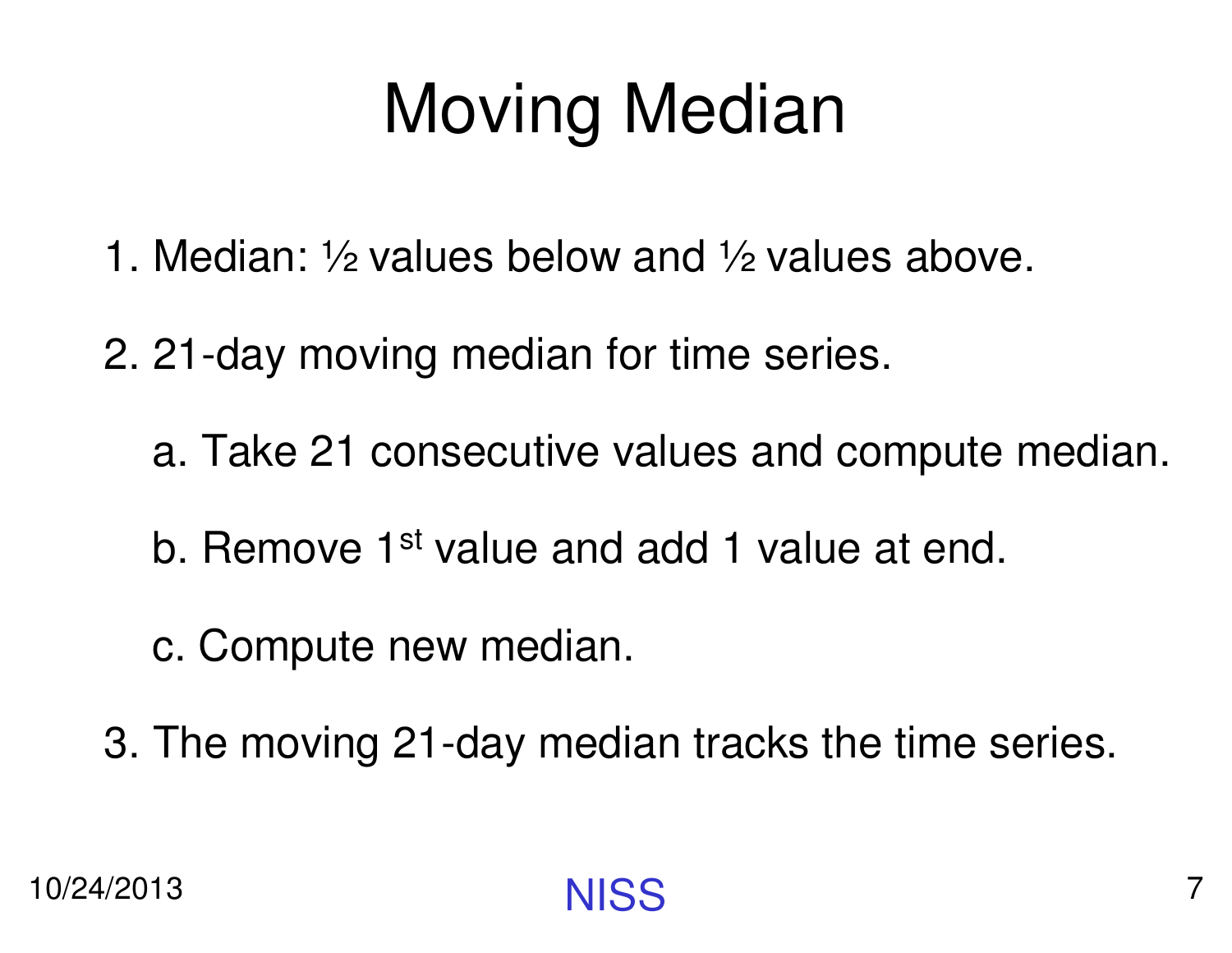#### South Coast (LA), 2007-2008



**NISS** S<sub>8</sub>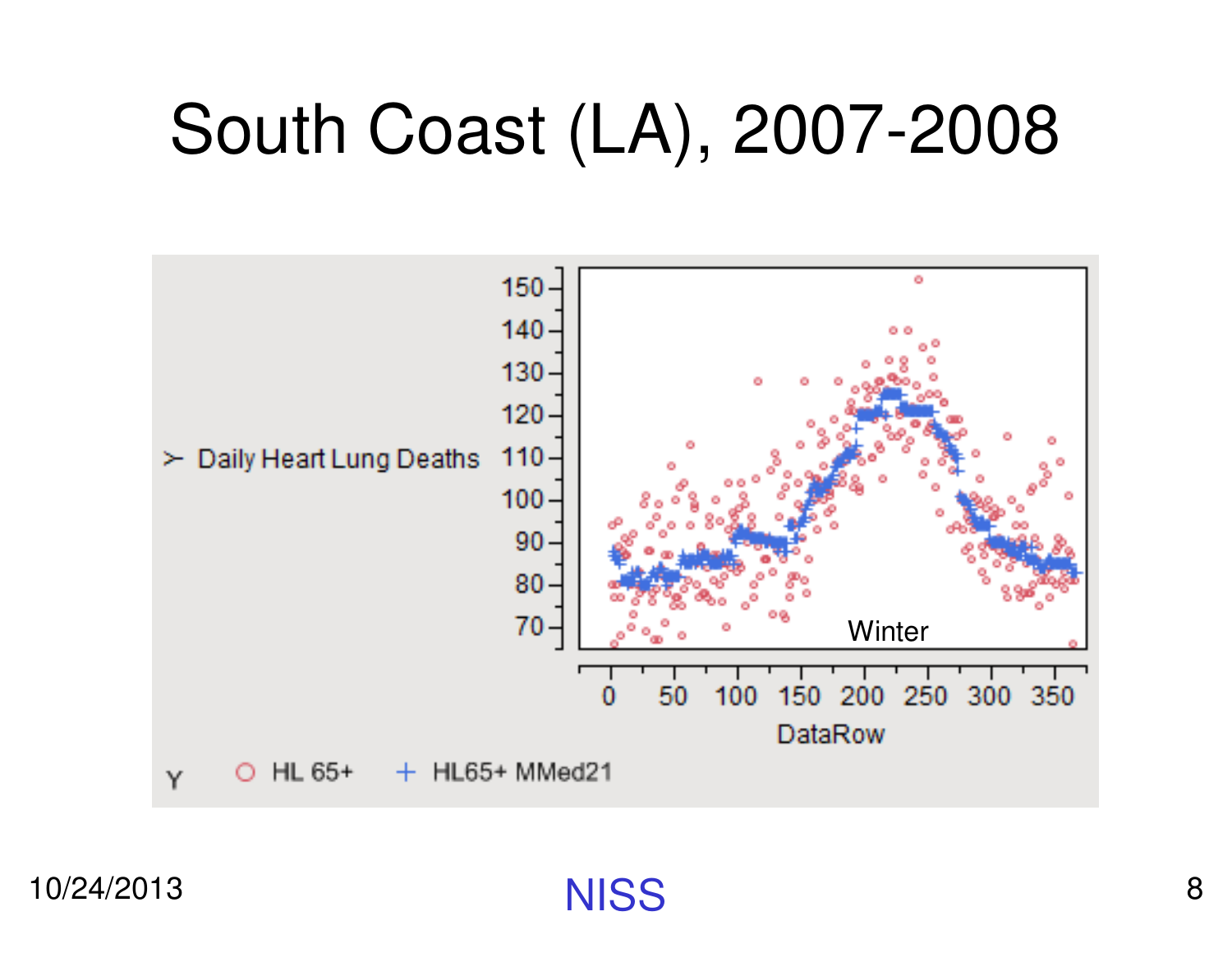#### South Coast Deaths, 4 years

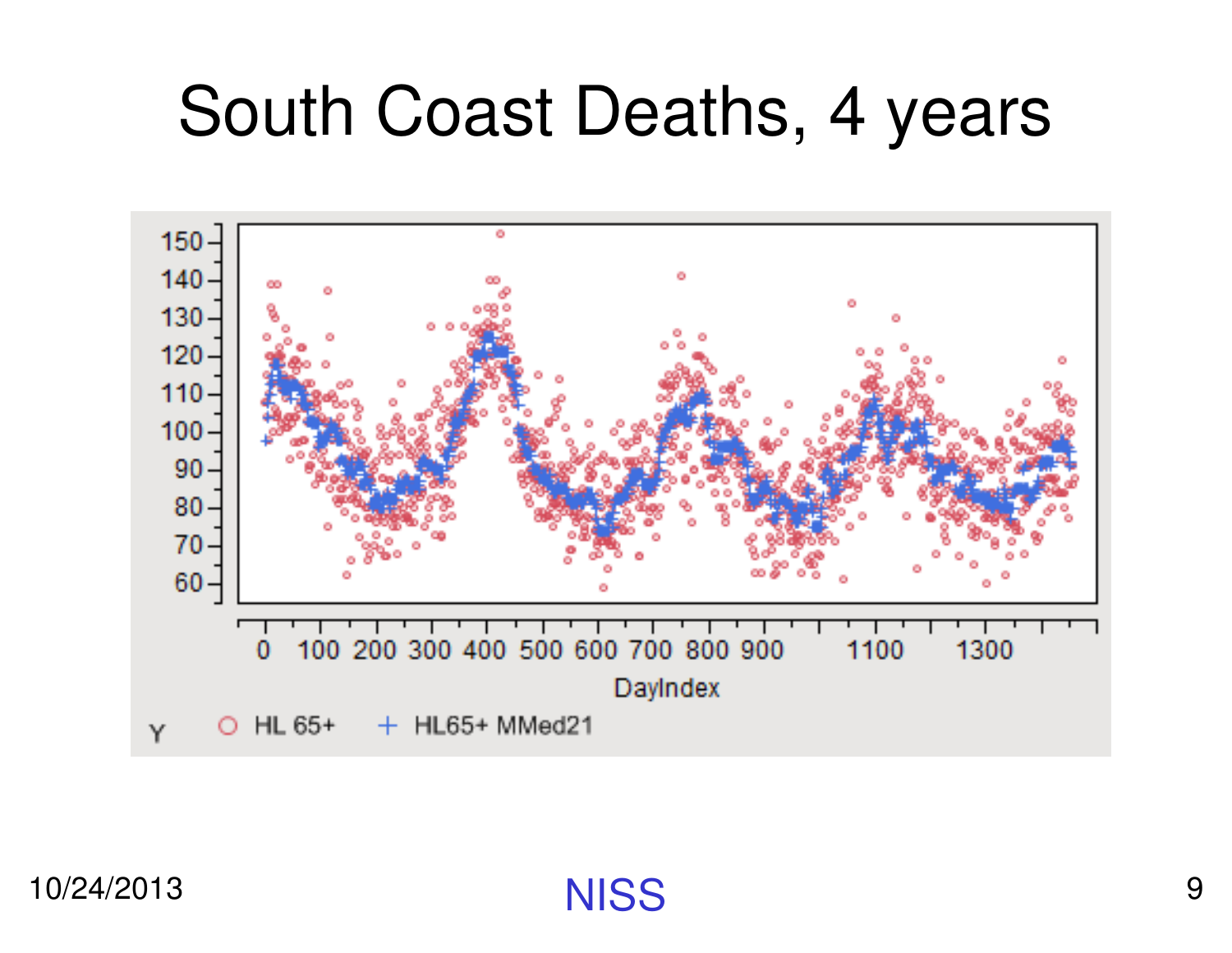#### Natural Experiments

#### **Wildfires**

#### South Coast, 2008



The wildfires as seen from space on July 9, 2008.

| Location           | Northern and Central California                              |
|--------------------|--------------------------------------------------------------|
| Date               | May 22, 2008 - August 29, 2008                               |
| <b>Burned area</b> | 1,157,930 acres (4,686 km <sup>2</sup> ) <sup>[1][2][3</sup> |

10/24/2013



**NISS** S 10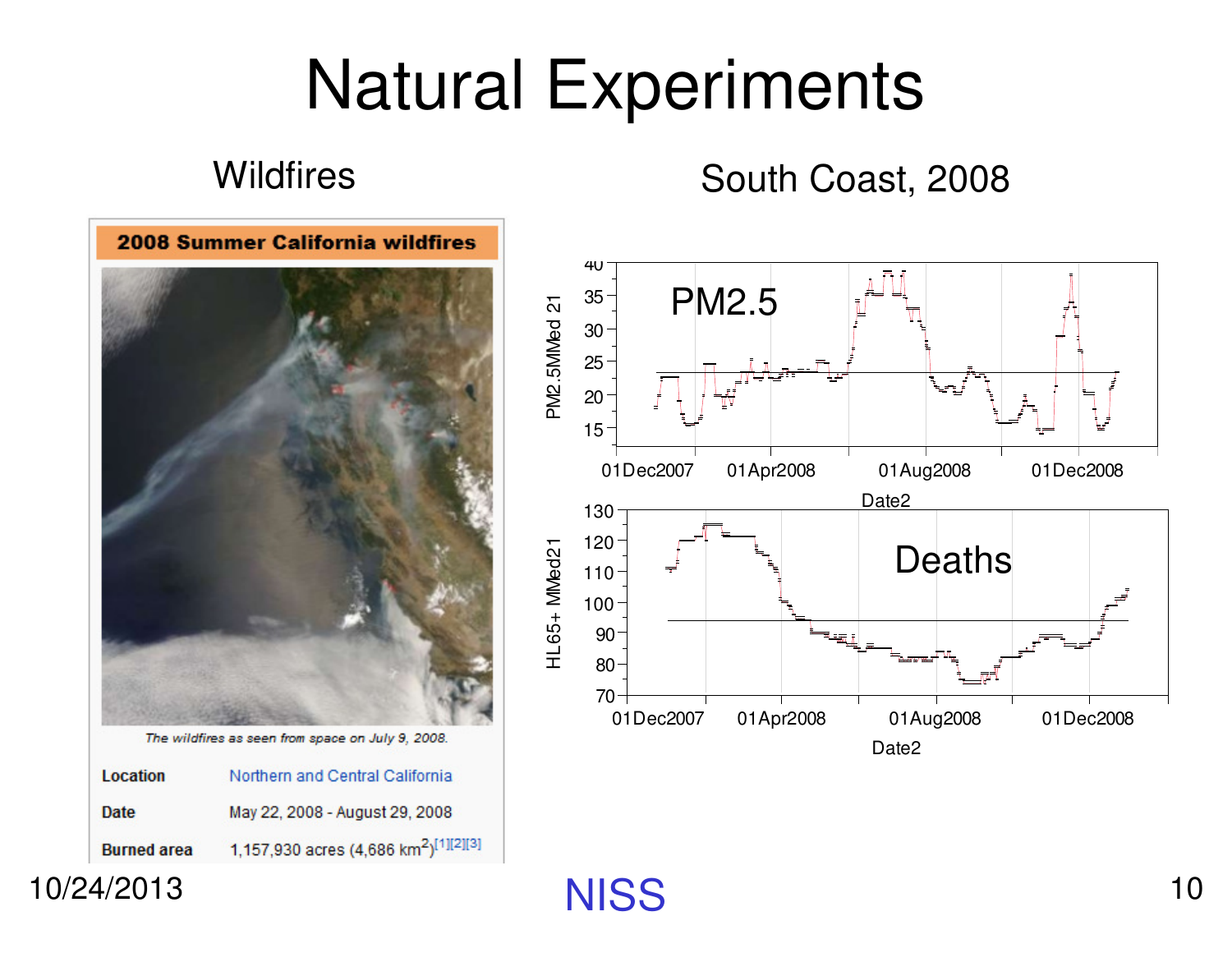### Natural Experiments (2)

Sacramento Valley San Diego County



Similar lack of effect for all 8 air basins.

**NISS** 

10/24/2013

**S** 11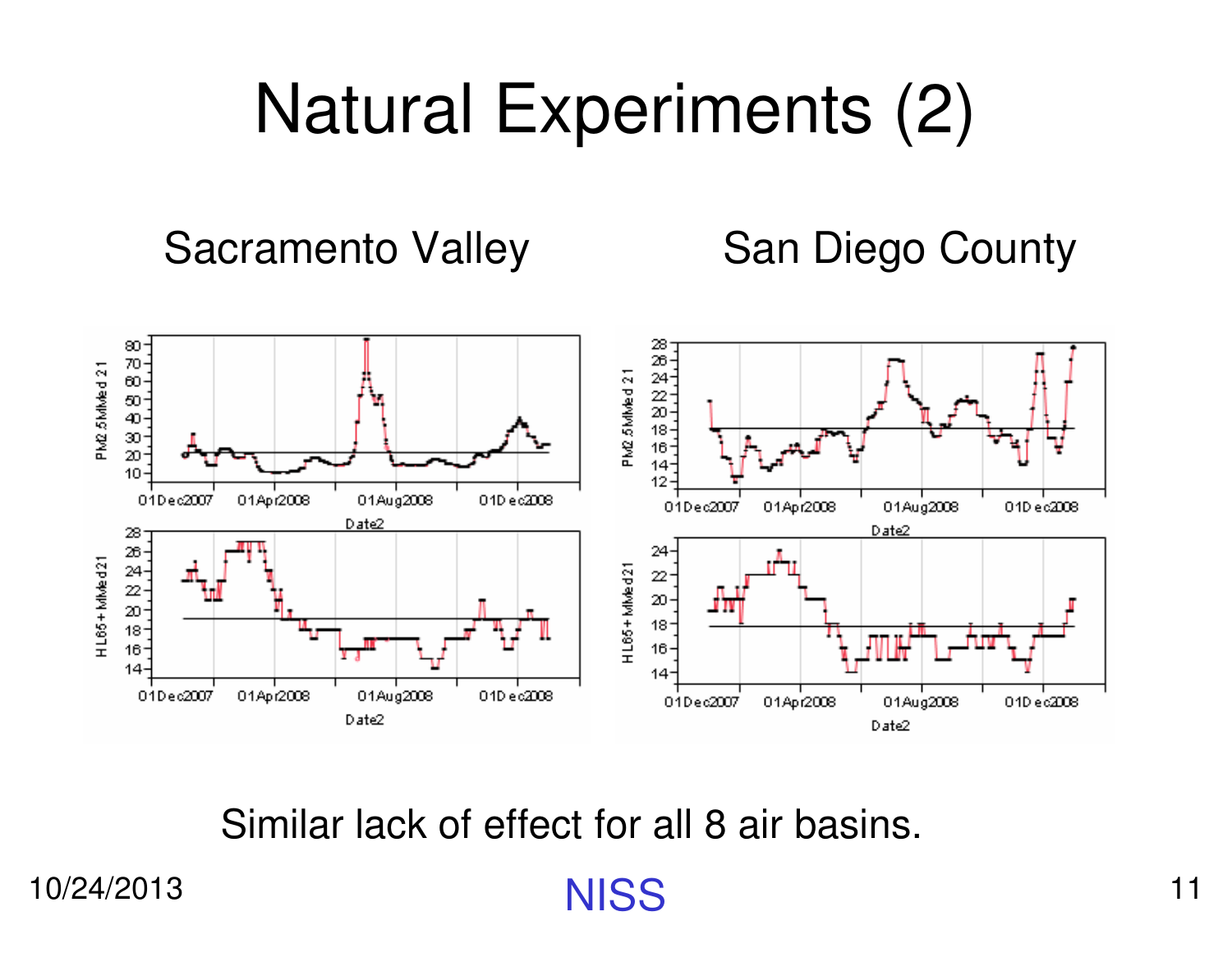### Moving 21-day medians

00b South Coast 2001 - 2010 data set - Overlay Plot



**NISS**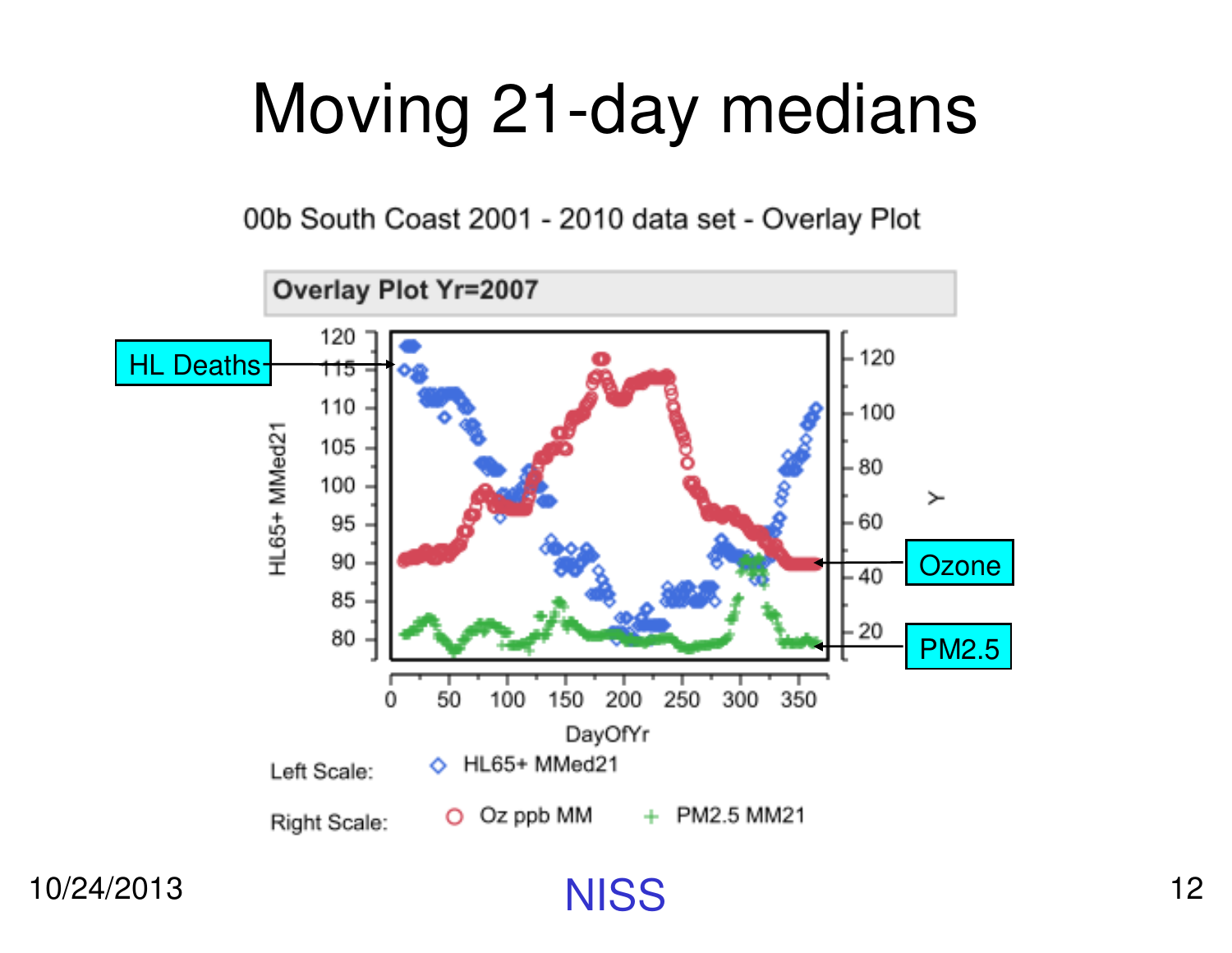#### Compute "local effect"South Coast (LA), 2007-2008



For each day compute the observed value minus the 21-day moving median.

**NISS**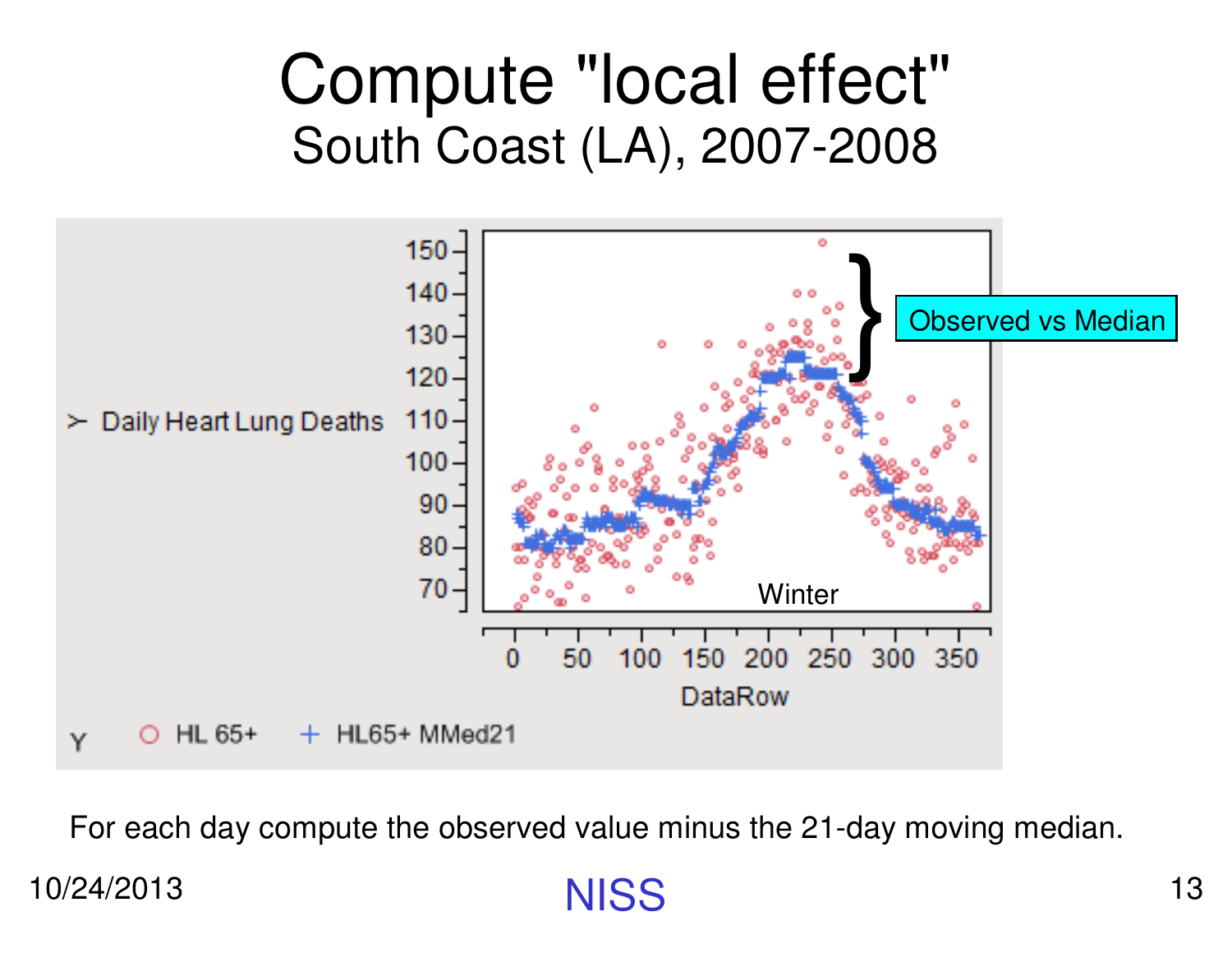#### HL 65+ deaths versus Ozone

Local effect of HL 65+ deaths, lags of 0, 1, 2 days, versus local effect of ozone.



**NISS**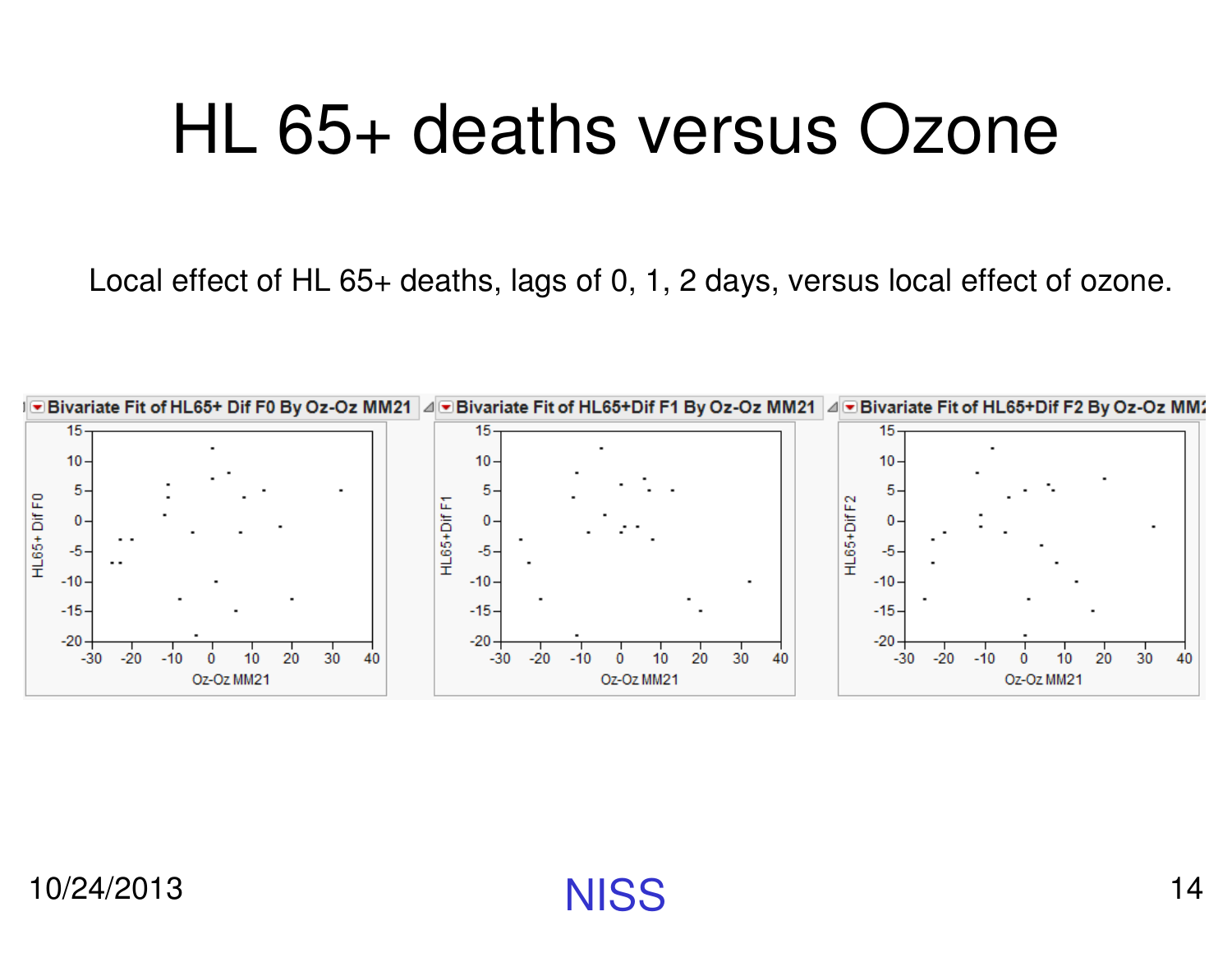#### HL 65+ deaths versus PM2.5

Local effect of HL 65+ deaths, lags of 0, 1, 2 days, versus local effect of PM2.5.

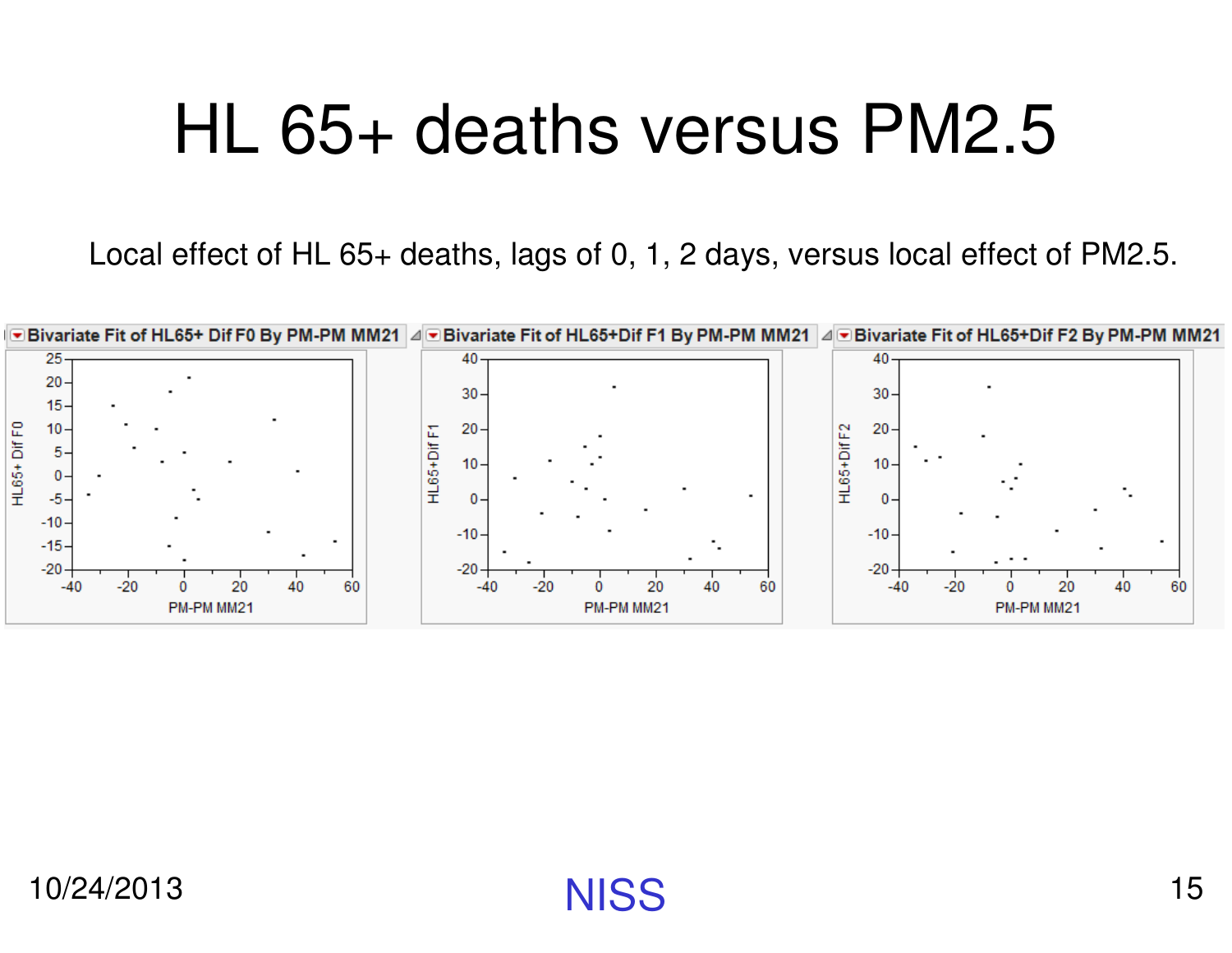#### HL 65+ deaths versus PM2.5

Local effect of HL 65+ deaths, lags of 0, 1, 2 days, versus local effect of PM2.5.

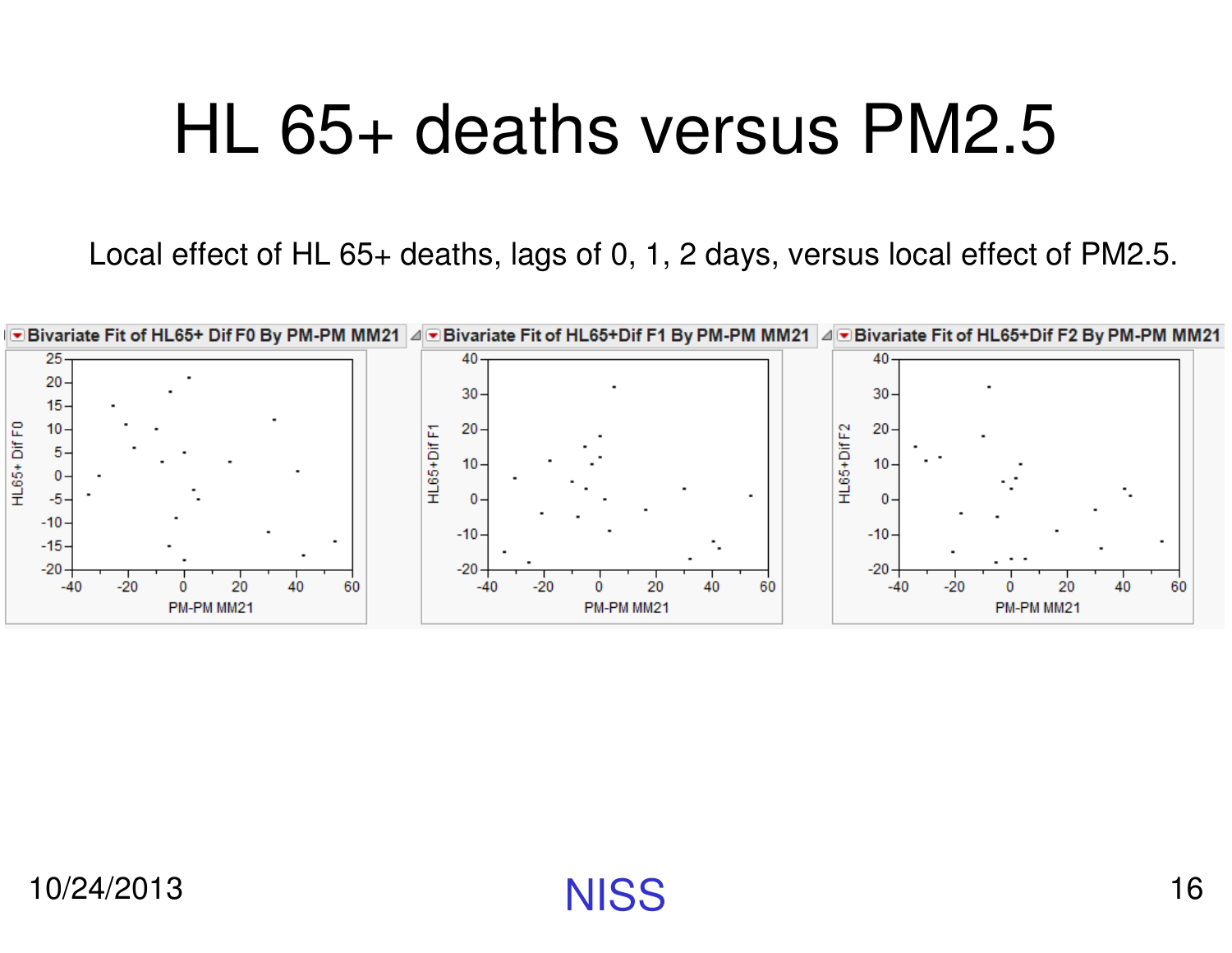#### Density plots South Coast



**Comments**  South CoastThree lags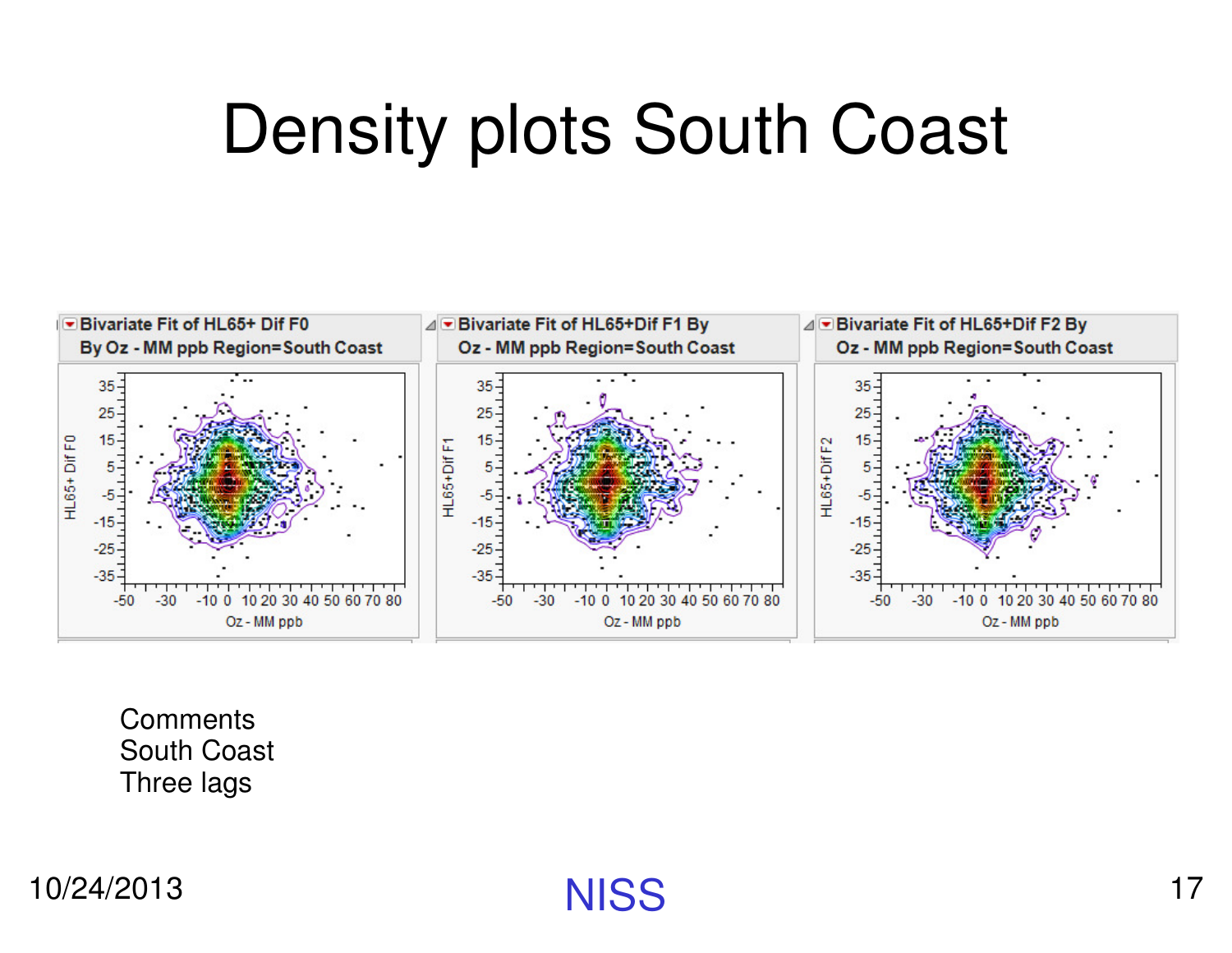#### Ozone regression analysis results

- 1. 96 regressions were computed, local HL deaths vs local ozone.
- 2. Regression slope of 0 implies no effect.
- 3. Larger neg Log10 p-values are more significant.



1. The regression coefficients center at 0 implying no overall effect.

2. The p-values are close to 45 degree line implying no effect.

10/24/2013

**NISS**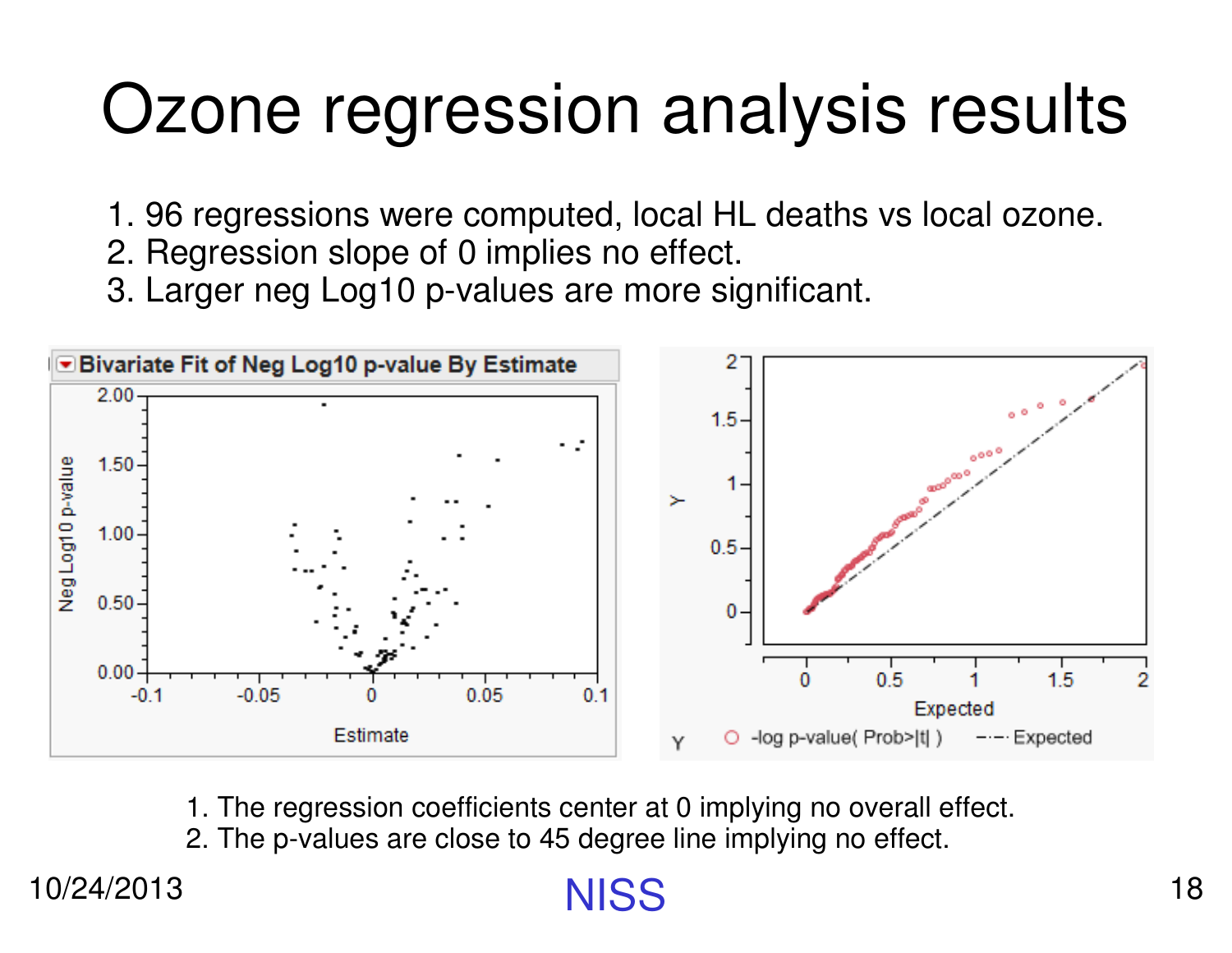# PM2.5 regression analysis results

- 1. 96 regressions were computed, local HL deaths vs local ozone.
- 2. Regression slope of 0 implies no effect.
- 3. Larger neg Log10 p-values are more significant.



- 1. The regression coefficients center at 0 implying no overall effect.
- 2. The very small p-values is for a decrease in HL deaths.
- 3. The p-values are close to 45 degree line for most coefficientsimplying no effect.

10/24/2013

#### **NISS**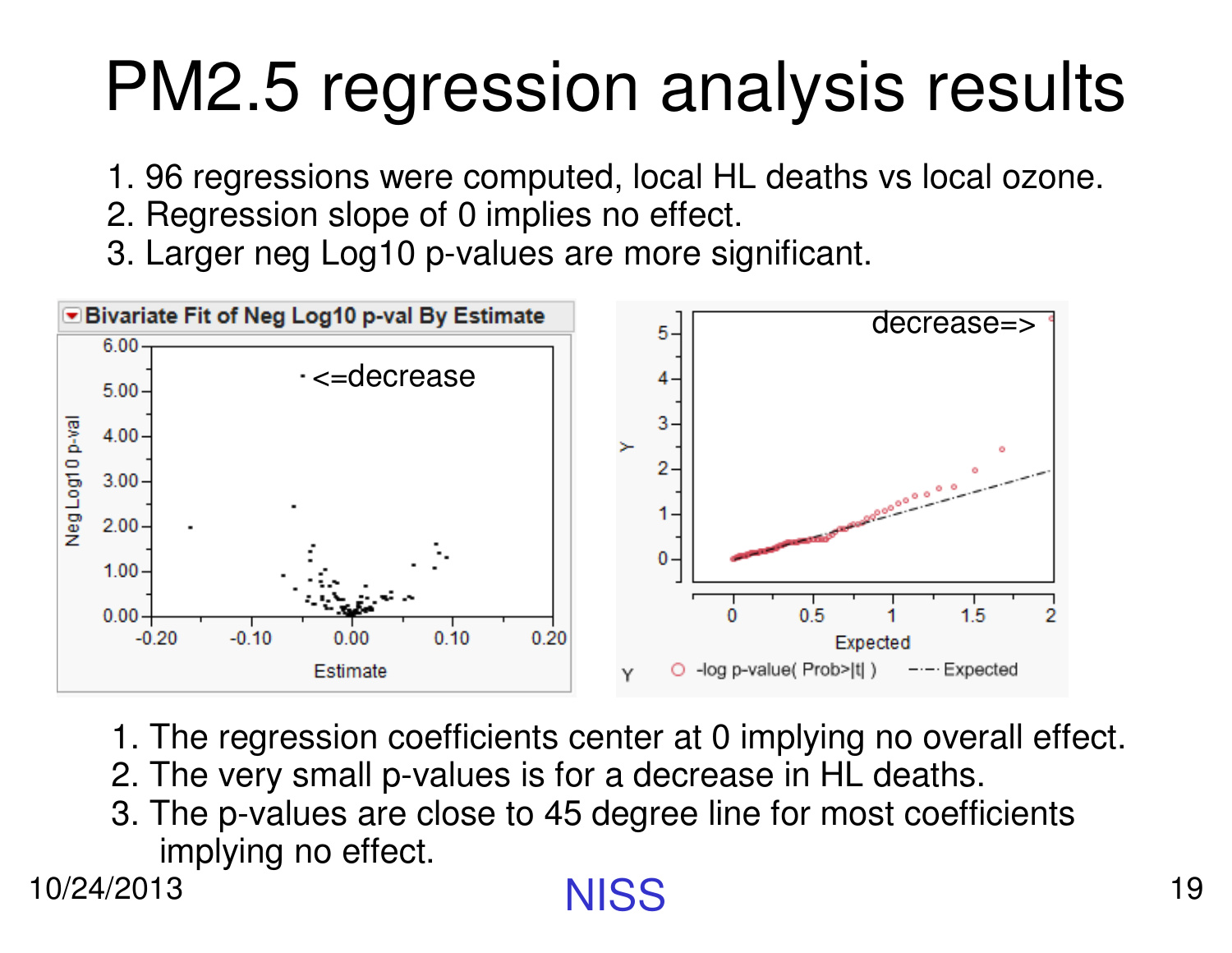# Summary

- $\blacktriangleright$ A large California data set was assembled
- ➤  $>$  Natural experiments were examine.
- $\blacktriangleright$  Local effects for HL 65+ deaths, ozone and PM2.5 were computed.
- ➤  $_{\color{red}>}$  Lags of 0, 1, and 2 days were examined.
- ➤ There is no indication that ozone or PM2.5 are associated with acute deaths.